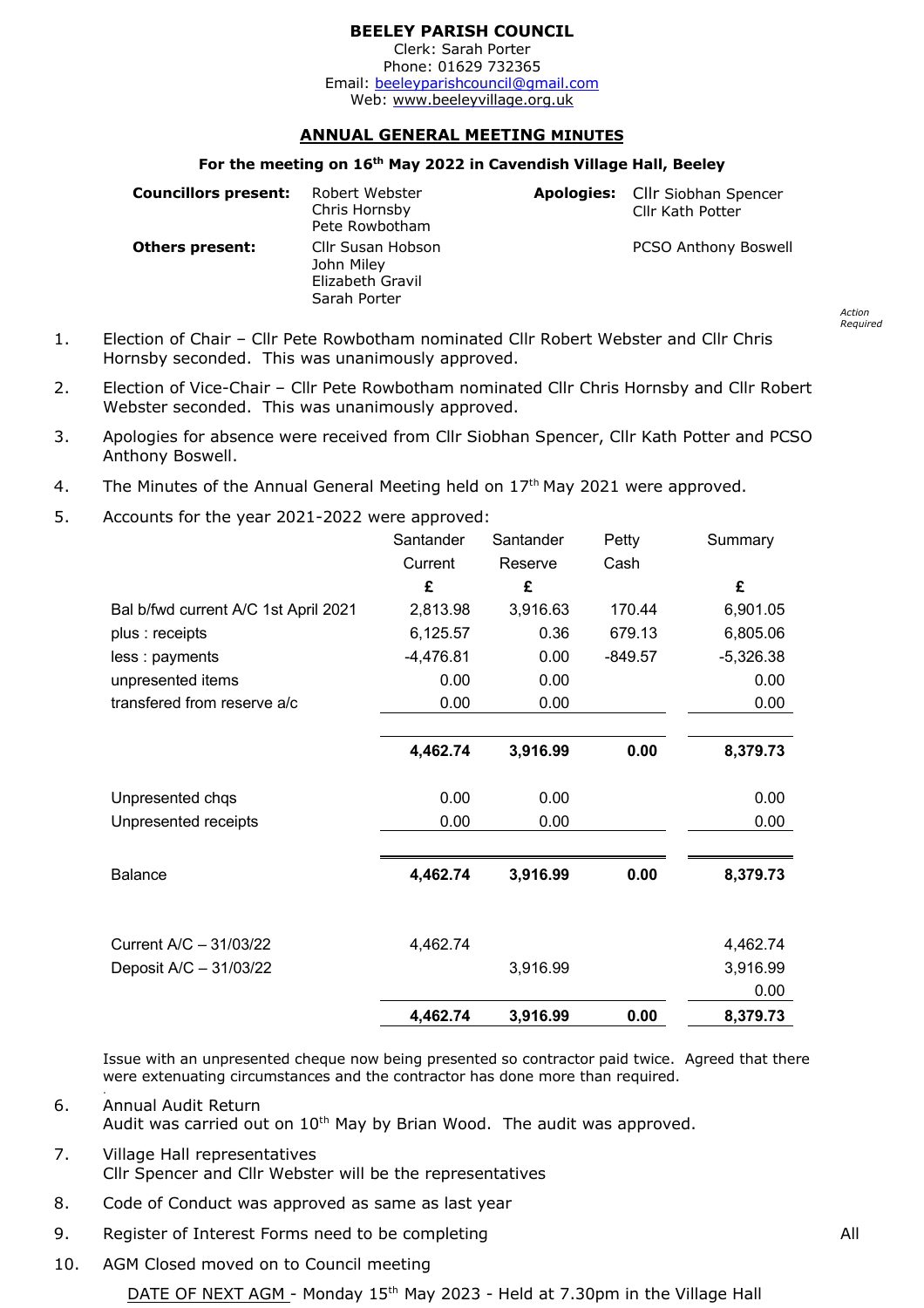### **BEELEY PARISH COUNCIL**

Clerk: Sarah Porter Phone: 01629 732365 Email: <u>beeleyparishcouncil@gmail.com</u> Web:<www.beeleyparishcouncil.org.uk>

### **MINUTES**

#### **For the meeting on Monday 16th May 2022 at the Cavendish Village Hall, Beeley**

| present: | <b>Councillors</b>                                            | Robert Webster<br>Chris Hornsby                                                                                                                                                                                                                                                                                                                                                                                                                                                      | Pete Rowbotham | Apologies: Cllr Siobhan Spencer<br>Cllr Kath Potter (Peak Park) |                                    |
|----------|---------------------------------------------------------------|--------------------------------------------------------------------------------------------------------------------------------------------------------------------------------------------------------------------------------------------------------------------------------------------------------------------------------------------------------------------------------------------------------------------------------------------------------------------------------------|----------------|-----------------------------------------------------------------|------------------------------------|
| Others:  |                                                               | Elizabeth Gravil<br>Cllr Susan Hobson (DCC&DDDC)                                                                                                                                                                                                                                                                                                                                                                                                                                     | Sarah Porter   | PCSO Anthony Boswell (Police)                                   |                                    |
|          |                                                               | PART 1 - NON-CONFIDENTIAL ITEMS                                                                                                                                                                                                                                                                                                                                                                                                                                                      |                |                                                                 |                                    |
| 1.       |                                                               | Apologies for absence were received from Cllr Siobhan Spencer, Cllr Kath Potter and PCSO<br>Anthony Boswell.                                                                                                                                                                                                                                                                                                                                                                         |                |                                                                 | Report /<br><b>Action Required</b> |
| 2.       |                                                               | There were no Declaration of Members Interest                                                                                                                                                                                                                                                                                                                                                                                                                                        |                |                                                                 |                                    |
| 3.       |                                                               | Public speaking -<br>• Cllr Hobson:<br>○ DCC looking to open Chesterfield Road for non-motorised vehicles for the<br>Summer. There is no update on when the road can be opened but they do want<br>to open the road again. Cllr Hornsby is waiting for the BOAT road. Cllr Hobson to<br>chase DCC.<br>o New year so new funding available from DDDC and DCC.<br>Chatsworth - Streetlights in Ashford in the Water have been changed to being classic ones<br>with modern fittings. - |                |                                                                 | Cllr Hobson                        |
| 4.       |                                                               | No items from Part 1 of the Agenda should be taken with the public excluded.                                                                                                                                                                                                                                                                                                                                                                                                         |                |                                                                 |                                    |
| 5.       |                                                               | The Minutes of the Meeting held on 21 <sup>st</sup> March 2022 were approved.                                                                                                                                                                                                                                                                                                                                                                                                        |                |                                                                 |                                    |
| 6.       | $\bullet$<br>$\bullet$<br>$\bullet$<br>$\bullet$<br>$\bullet$ | Matters Arising (non decision making)<br>Councillor vacancy - Potential Councillor attending the meeting<br>Planning applications were discussed under Item 8<br>Playing Field, Church car park and bus stop were discussed under Item 9<br>Finance was discussed under Item 10<br>Correspondence:<br>The Queen's Platinum Jubilee Events - Picnic at the Village Hall on 4th June<br>The Old Smithy - Reopening around 26th May 2022<br>$\blacksquare$                              |                |                                                                 |                                    |
| 7.       | $\bullet$<br>$\bullet$                                        | The Queen's Platinum Jubilee Events<br>Grant awarded from DDDC<br>Mugs to commemorate. It was agreed to buy a Jubilee picnic bench for the Playing Field<br>and a cake for the event as suggested by the WI. There was a discussion that some of the<br>village groups would have liked a meeting to work together to organise the event.                                                                                                                                            |                |                                                                 | Clerk                              |
| 8.       | New - None<br>Existing - None                                 | <b>Planning Applications</b>                                                                                                                                                                                                                                                                                                                                                                                                                                                         |                |                                                                 |                                    |
| 9.       |                                                               | Playing Field, Church car park and bus stop<br>$\triangleright$ Playing field<br>Ground maintenance contractor changed to William Brindley. It was agreed to<br>$\circ$<br>send Philip Mosely a card.<br>Rospa inspection will be carried out in May<br>$\circ$                                                                                                                                                                                                                      |                |                                                                 | Clerk                              |
|          | ➤<br>➤<br>➤                                                   | Car park box - Not ordered yet. Chatsworth is sorting a new sign.<br>> Phone box - No update<br>Bus stop - No update<br>Defib - Need to check with the pub who now checks this.                                                                                                                                                                                                                                                                                                      |                |                                                                 | Clerk<br>Clerk                     |
|          |                                                               | 10. Finance and Audit                                                                                                                                                                                                                                                                                                                                                                                                                                                                |                |                                                                 |                                    |
|          | $\bullet$<br>$\bullet$<br>$\bullet$                           | Accounts to 9 <sup>th</sup> May 2022 were noted<br>S137 requests - Agreed to contribute to the Jubilee bench and cake.<br>Clerk home office contribution request to increase. Increased to £300 in 2021-2022 but<br>fuel prices are high. Increase to £350 was approved.<br>Insurance renewal - £433.48 (last year the same amount)<br>New expenditure approved:                                                                                                                     |                |                                                                 | Clerk<br>Clerk<br>Clerk<br>Clerk   |

- New expenditure approved:
	- Cheque 22294 Clerk Pay and Expenses and home office- £609
	- Cheque 22295 Ground maintenance £85
	- Cheque 22296 Playing Field rent increase £9.60